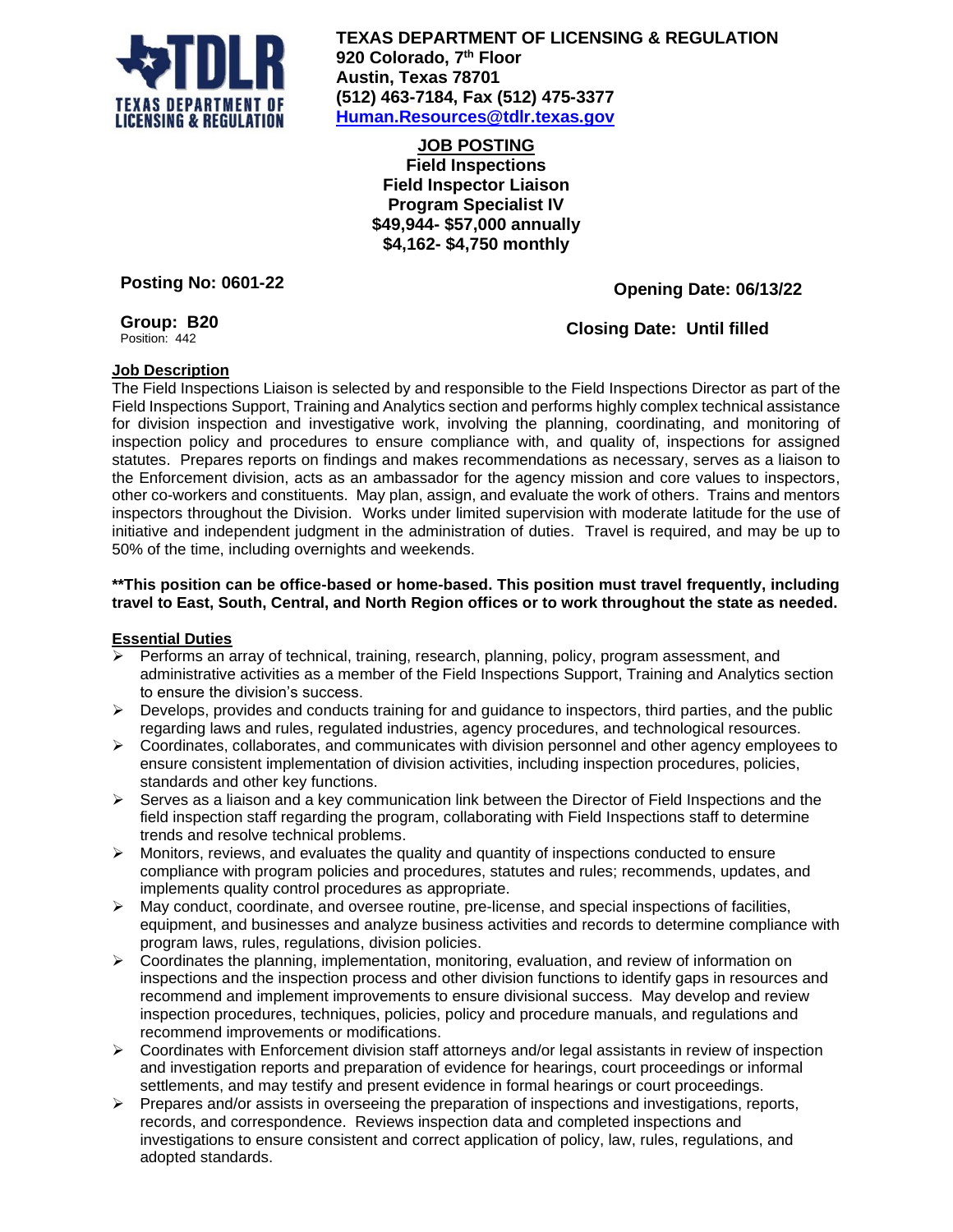- $\triangleright$  Coordinates and collaborates in the planning, development, implementation, analysis, and documentation of programs with agency staff, emphasizing the use of innovative processes and procedures to maximize the use of available resources. Analyzes the application of and variation between inspection procedures and between division regions to develop plans to improve and standardize existing procedures and policies or to implement new inspection processes.
- $\triangleright$  May coordinate the review and/or evaluate the research of legal aspects of inspections and investigations and may recommend actions as appropriate.
- $\triangleright$  Coordinates and collaborates to implement and maintain the division's infrastructure for its technology, travel, e-Inspections, route optimization and other key initiatives.
- $\triangleright$  Complies with division and/or agency training requirements.
- $\triangleright$  Keeps management appropriately informed of ongoing activities and critical matters affecting the operations and well-being of the programs and the department.
- ➢ Works in cooperation and harmony with the field inspections region managers, inspectors and other divisions in the performance of all duties.
- $\triangleright$  Demonstrates a spirit of teamwork, offering positive and constructive ideas, encouragement and support to other members of the staff and team, while upholding the Agency's core values.
- ➢ Adheres to all department procedures and personnel policies and performs related work as assigned.

### **Minimum Requirements**

Six (6) years of experience in inspection or investigative work required. Minimum of two (2) years of experience as a TDLR Field Inspector preferred. Graduation from an accredited four-year college or university with major course work in a field relevant to the assignment is preferred and may substitute for up to two (2) years of the experience requirement. Education and/or experience in area regulated by TDLR may substitute for up to two (2) years of the inspection/investigative experience requirement on a two-year for one-year basis. Must possess a valid class C driver's license, proof of auto liability insurance, and an acceptable driving record from the Department of Public Safety.

*Veterans, Reservists or Guardsmen with an MOS or additional duties that fall in the fields of 31-Military Police, IS- Intelligence Specialist, 401 Investigator, 5805 Criminal Invest. Officer, 14NX Intelligence or other related fields pertaining to the minimum experience requirements may meet the minimum qualifications for this position and are highly encouraged to apply.* **Additional Military Crosswalk information can be accessed at:** [http://www.hr.sao.state.tx.us/Compensation/MilitaryCrosswalk/MOSC\\_InspectorsandInvestigators.pdf](http://www.hr.sao.state.tx.us/Compensation/MilitaryCrosswalk/MOSC_InspectorsandInvestigators.pdf)

#### **Remarks**

**The successful candidate will have:** Knowledge of laws, rules, standards, and inspection procedures related to assigned programs. Knowledge of inspection and investigative principles, techniques, and procedures; and of hearing/court procedures, practices, and rules of evidence. Knowledge of public administration and management techniques; and of research and training techniques; and of program management processes and techniques. Skill in identifying measures or indicators of program performance; in the use of computers, mobile devices and related equipment; and in the use of MS Office and in-house databases. Ability to train and teach personnel for effective results; to provide a high level of customer service; and to resolve conflicts in a diplomatic manner. Ability to conduct inspections and investigations; to interpret and apply laws, rules, regulations, and adopted standards; to conduct interviews and gather facts; to evaluate findings; to prepare concise reports; to train, mentor, and evaluate others; and to testify in hearings and court proceedings. Ability to establish goals and objectives; to devise solutions to administrative and technical problems; and to develop, evaluate, and interpret administrative policies and procedures. Ability to prepare reports; to communicate effectively; and to plan, assign, train, and lead the work of others.

Applications may be downloaded from TDLR's website [https://www.tdlr.texas.gov/employ.htm.](https://www.tdlr.texas.gov/employ.htm) E-mail or fax applications to: TDLR, Human Resources Office, P.O. Box 12157, Austin Texas 78711, Fax (512) 475-3377. E-mail [Human.Resources@tdlr.texas.gov.](mailto:Human.Resources@tdlr.texas.gov) **Resumes will not be accepted in lieu of State Applications. Applications not completely filled out may be rejected. Only typed applications will be considered.**

*This job is not covered by the Fair Labor Standards Act (FLSA). TDLR IS AN EQUAL EMPLOYMENT OPPORTUNITY EMPLOYER TDLR participates in E-Verify and will provide the Social Security Administration (SSA) and, if necessary, the Department of Homeland Security (DHS), with information from each new employee's Form I-9 to confirm work authorization. TDLR provides a total compensation package that enables us to attract, motivate, and retain highly skilled and talented employees, including a merit system, full use of salary ranges, performance awards, retention and recruitment bonuses.*